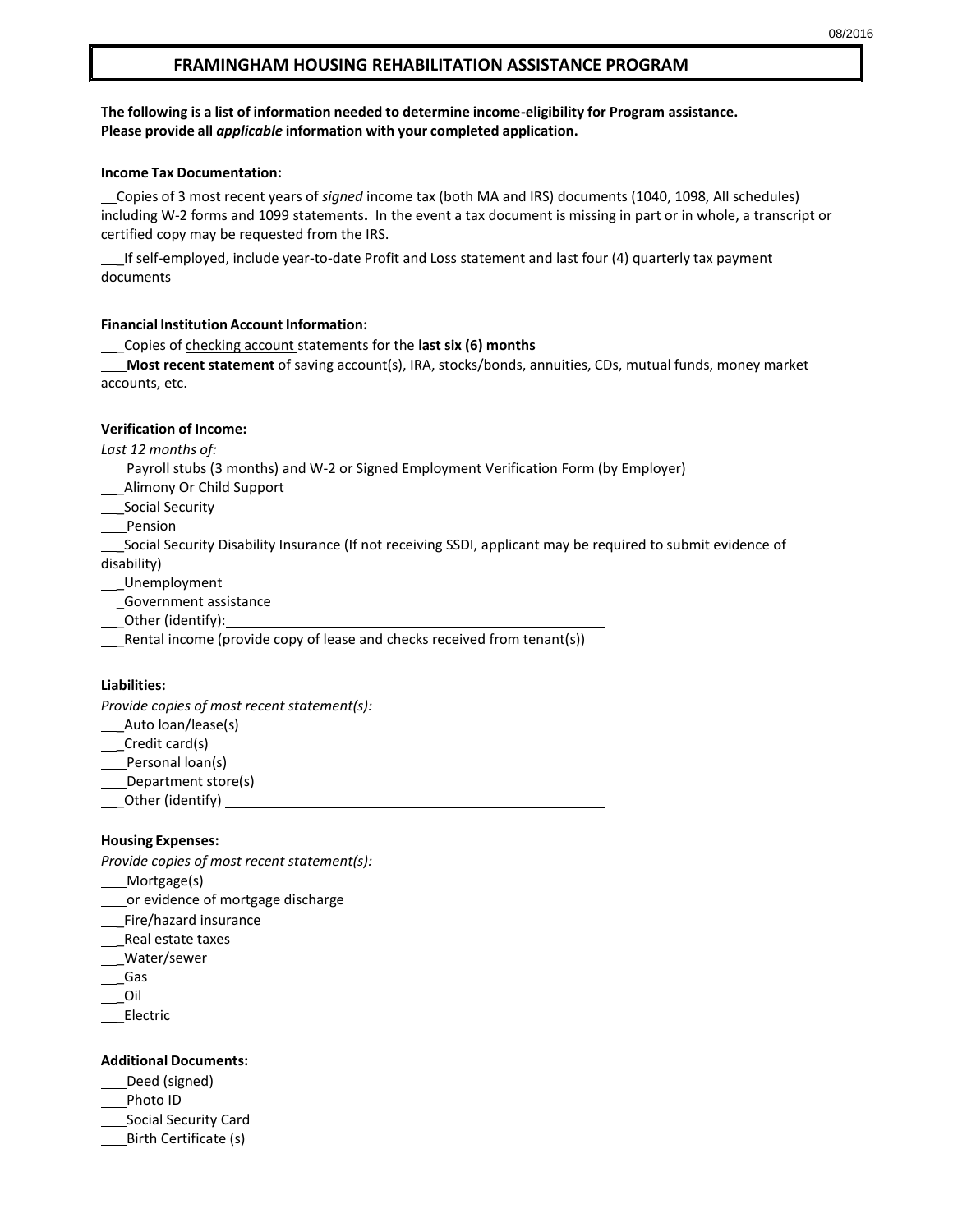# **FRAMINGHAM HOUSING REHABILITATION PROGRAM APPLICATION for income-eligible owners of single and two-family residential structures and owneroccupants of condominium units**

## **HOUSEHOLD INFORMATION:**

| <b>Applicant</b>                                                                                                                                                                                                                                                                                                                                                                                                                                                                                                                           | <b>Co-Applicant</b>                                                                                                                                                                                                            |
|--------------------------------------------------------------------------------------------------------------------------------------------------------------------------------------------------------------------------------------------------------------------------------------------------------------------------------------------------------------------------------------------------------------------------------------------------------------------------------------------------------------------------------------------|--------------------------------------------------------------------------------------------------------------------------------------------------------------------------------------------------------------------------------|
|                                                                                                                                                                                                                                                                                                                                                                                                                                                                                                                                            |                                                                                                                                                                                                                                |
|                                                                                                                                                                                                                                                                                                                                                                                                                                                                                                                                            |                                                                                                                                                                                                                                |
|                                                                                                                                                                                                                                                                                                                                                                                                                                                                                                                                            |                                                                                                                                                                                                                                |
|                                                                                                                                                                                                                                                                                                                                                                                                                                                                                                                                            |                                                                                                                                                                                                                                |
| Ethnicity: Hispanic or Latino: Yes_____No<br>Race: White _____Black or African American ______American Indian/Alaskan Native<br>Asian Mative Hawaiian or Other Pacific Islander<br>Number of persons currently residing in dwelling unit:<br>Number of children under age 6 residing in dwelling unit:<br>Number of persons with disabilities currently residing in dwelling unit:<br>Female head of household Yes ______ No______                                                                                                         |                                                                                                                                                                                                                                |
| <b>PROPERTY INFORMATION:</b><br>Name(s) on deed: Name (s) and the state of the state of the state of the state of the state of the state of the state of the state of the state of the state of the state of the state of the state of the state of the state<br>Number of units (only one and two-family residential structures are eligible for assistance:<br>If you have a rental unit, is the unit currently occupied? Yes<br>Current monthly rent from unit: (Provide copy of lease and evidence of deposits of rent)<br>$\mathbb S$ | No control to the North State of the North State of the North State of the North State of the North State of the North State of the North State of the North State of the North State of the North State of the North State of |
| Number of persons currently residing in rental unit: _____<br>Number of children under age 6 residing in rental unit:                                                                                                                                                                                                                                                                                                                                                                                                                      |                                                                                                                                                                                                                                |

# **PROJECT WORK**

Briefly describe the work that requires Program assistance.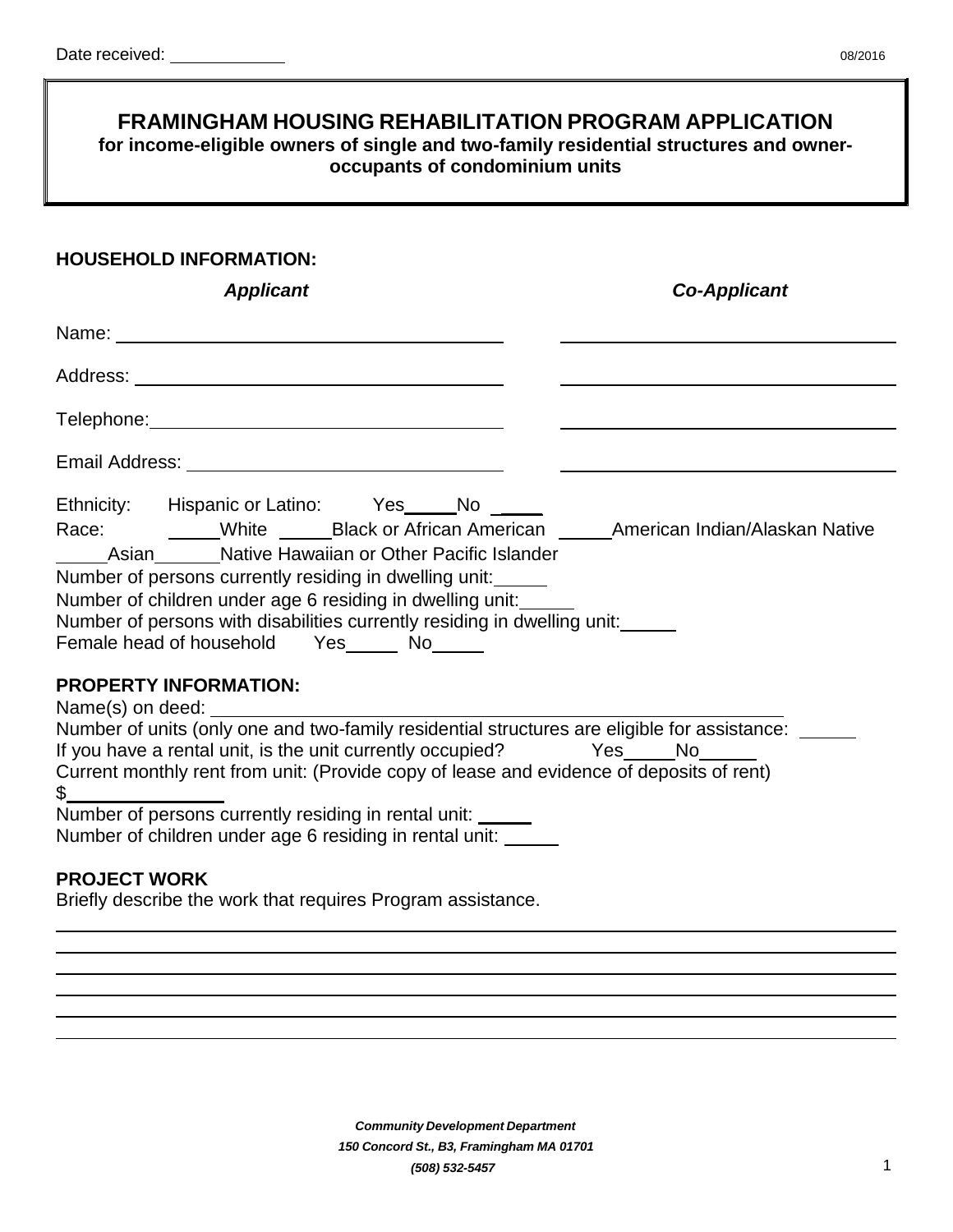## **ANNUAL INCOME INFORMATION**

| List gross dollar amounts            | <b>Applicant</b> | <b>Co-Applicant</b> |
|--------------------------------------|------------------|---------------------|
| Wages, salary, tips                  |                  |                     |
| Business income (self-employed)      |                  |                     |
| <b>Social Security</b>               |                  | \$                  |
| Pension                              |                  |                     |
| Alimony                              |                  |                     |
| Dividends and interest               |                  |                     |
| Non-taxable income                   |                  | \$                  |
| Social Security Disability Insurance |                  |                     |
| Other (describe)                     |                  | Φ                   |

| <b>HOUSING EXPENSES</b>  | <b>Monthly</b> | <b>Quarterly</b> | <b>Annual</b> |
|--------------------------|----------------|------------------|---------------|
| Mortgage (balance \$     | Φ              |                  |               |
| Homeowners' Insurance    |                |                  |               |
| <b>Real Estate Taxes</b> |                |                  |               |
| Water/Sewer              |                |                  |               |
| Gas and/or Oil           |                |                  |               |
| Electricity              |                |                  |               |
| Other (describe)         |                |                  |               |

## **ASSETS**

| Checking account: | Account number: |
|-------------------|-----------------|
| Bank name:        | Balance: \$     |

| Account number: |  |
|-----------------|--|
| Balance: \$     |  |

| Savings account: | Account number: |
|------------------|-----------------|
| Bank name:       | Balance: \$     |

| Account number: |  |
|-----------------|--|
| Balance: \$     |  |

| Certificates of Deposit, mutual funds/stocks/bonds/401(k)/403(b) and additional accounts: |                 |
|-------------------------------------------------------------------------------------------|-----------------|
| (Please attach additional sheet, if necessary)                                            | Account number: |
| Name of holder:                                                                           | Balance: \$     |

Any real estate owned in addition to dwelling unit:

Location of real estate **Location of real estate** 

# **LIABILITIES**

List all credit accounts and loans (credit cards, home improvements, department stores, auto, personal loan, etc.)

| <b>Creditor</b> | <b>Balance due</b> | <b>Monthly payment</b> |
|-----------------|--------------------|------------------------|
|                 |                    |                        |
|                 |                    |                        |
| U.              |                    |                        |
|                 |                    | 31                     |